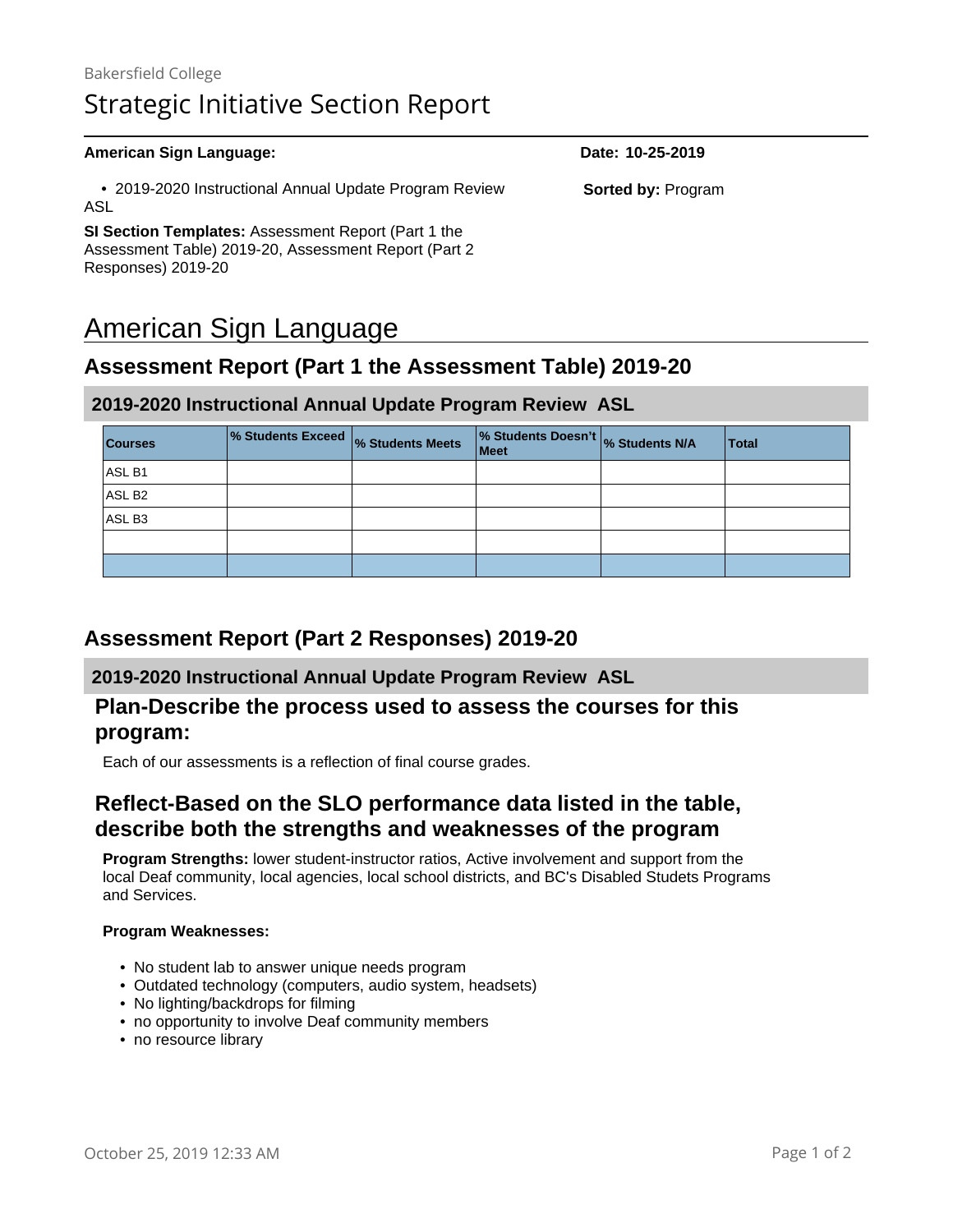# **Dialogue-Explain when, or how often, discipline faculty meet to discuss the assessment process (e.g., planning, data collection, and results) for this program (e.g., department meeting).**

Discipline faculty meet one or two times per week to disucss a range of pressing topics including assessment procedures and data.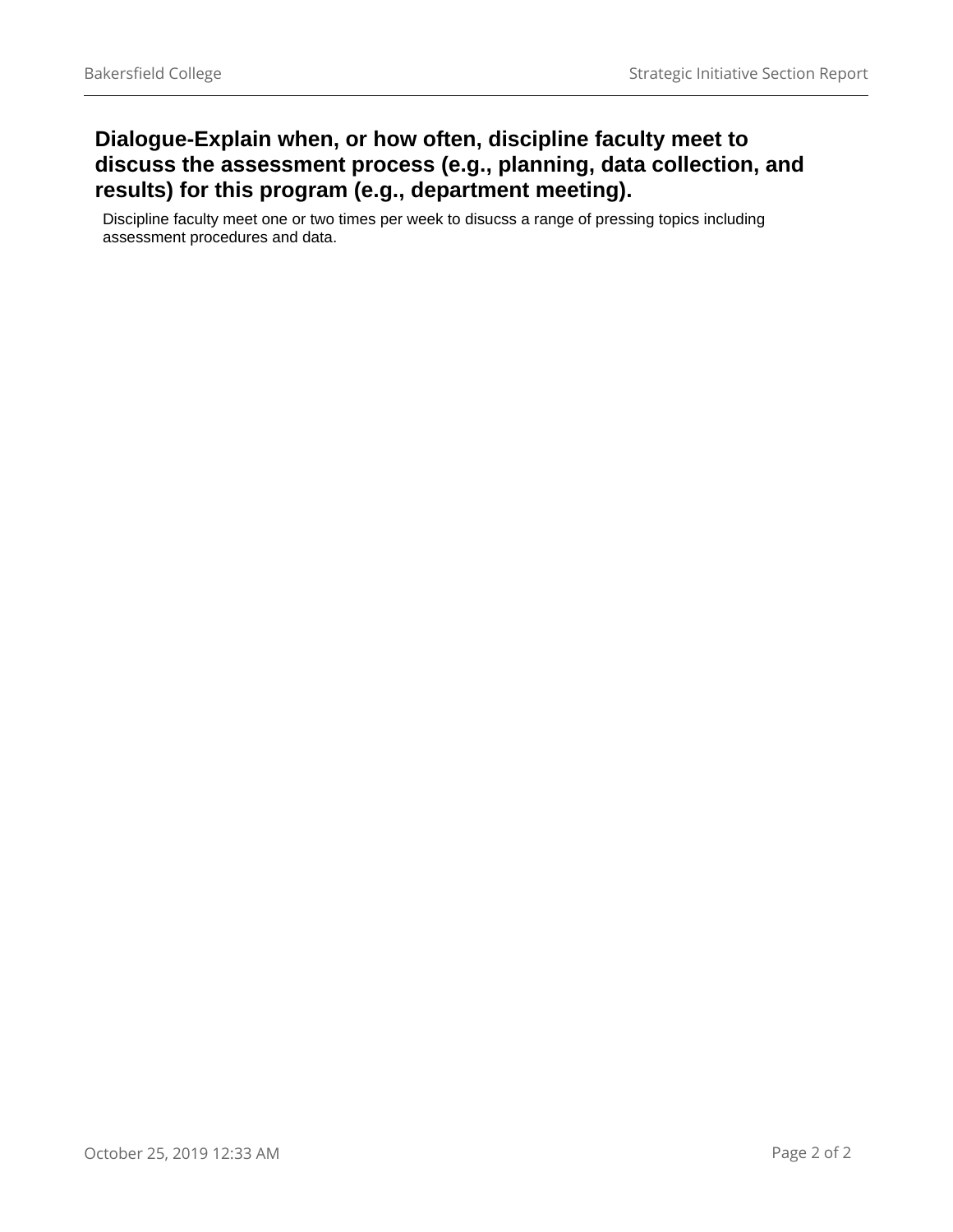| Anthropology:                                                          | Date: 10-25-2019          |
|------------------------------------------------------------------------|---------------------------|
| • 2019-2020 Instructional Annual Update Program Review<br>Anthropology | <b>Sorted by: Program</b> |
| <b>SI Section Templates:</b> Assessment Report (Part 1 the             |                           |
| Assessment Table) 2019-20, Assessment Report (Part 2)                  |                           |

# Anthropology

Responses) 2019-20

# **Assessment Report (Part 1 the Assessment Table) 2019-20**

#### **2019-2020 Instructional Annual Update Program Review Anthropology**

| <b>Courses</b>    | % Students Exceed | % Students Meets | % Students Doesn't<br>Meet | % Students N/A | <b>Total</b> |
|-------------------|-------------------|------------------|----------------------------|----------------|--------------|
| ANTH B1           | 50.77             | 32.31            | 16.75                      | .17            | 100          |
| ANTH B2           |                   |                  |                            |                |              |
| ANTH B3           |                   |                  |                            |                |              |
| ANTH B5           |                   |                  |                            |                |              |
| PSYC B5           | 32.46             | 35.75            | 28.99                      | 2.8            | 100          |
| PSYC B6           | 63.32             | 20.92            | 5.43                       | 10.33          | 100          |
| GEOL B10          | 16.45             | 61.62            | 12.92                      | 9.01           | 100          |
| GEOL B10L         | 14.58             | 70.41            | 10.79                      | 4.23           | 100          |
| ERSC B10          | 64.71             | 0                | 17.65                      | 17.65          | 100          |
| ERSC B10L         |                   |                  |                            |                |              |
| ART <sub>B1</sub> |                   |                  |                            |                |              |
| GEOG B2           | 15.82             | 53.57            | 24.49                      | 6.12           | 100          |
| MUSC B24          |                   |                  |                            |                |              |
| PHIL B37          |                   |                  |                            |                |              |
|                   |                   |                  |                            |                |              |
|                   |                   |                  |                            |                |              |

# **Assessment Report (Part 2 Responses) 2019-20**

**2019-2020 Instructional Annual Update Program Review Anthropology**

## **Plan-Describe the process used to assess the courses for this program:**

CSLOs in the Anthropology program are evaluated via a variety of methods including: exams and quizzes, essays on critical concepts, group projects, and in-class activites.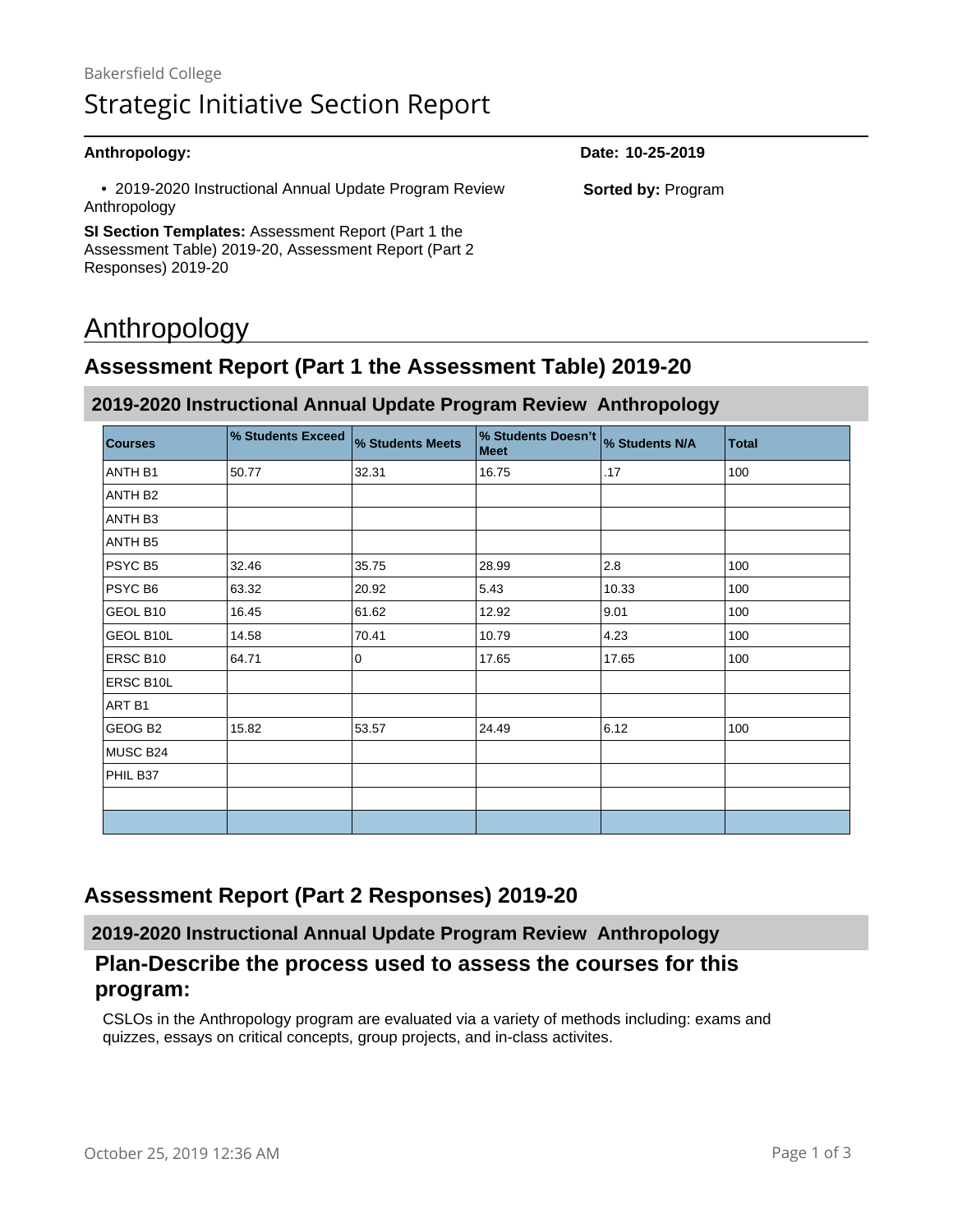# **Reflect-Based on the SLO performance data listed in the table, describe both the strengths and weaknesses of the program**

**Strengths**: Students in the program are successfully meeting or exceeding expectations based on the evaluation criteria utilized, suggesting that the materials presented are accessible to a large number of students. Anthropology modules revolve around genetics, primates, forensic anthropology, and paleoanthropology, much of which is high-interest and/or provides opportunities for hand-on learning. Extensive use of tactile materials such as cranial and postcranial fossil casts or DNA models, kinestic activities, in addition to lecture and films facilitates multi-modal learning. Tutors were available all year for anthropology both in the Tutoring Center and online via NetTutor.

**Weaknesses**: Almost 17 percent of students are not meeting expectations for a variety of reasons including but not limited to the following: genetics can be difficult for many students, work & home demands, disconnect between teaching and learning styles. Potential solutions might include:

- Promoting Tutoring Resources
- Extend opportunities for multi-modal learning
- Checking-In with students

For our courses in the Inmate Scholars Program, audio-visual aids are limited due to policies of the department of corrections. Given that anthropology is highly visual and tactile, this is a drawback. However, we have recently received permission from the corrections department to begin using laptops and projectors and have initiated the acquisition of a mobile lab. Beginning in fall 2020, lab classes will be offered on all campuses, thus providing students with increased opportunities to interact with anthropological materials. Although tutors were available all year for anthropology, relatively few students take advantage of these resources - promoting these and other resources more extensively can potentially positively impact accomplishment of SLOs. Anthropology class sizes range from 40-45 students, making individualization difficult, however, Canvas offers some tools to facilitate communication and check-in with students who need encouragement or information about available resources. Reducing class size can facilitate greater individualization.

|                        | Average<br><b>Exceeds</b> | Average<br><b>Meets</b> | Average<br><b>Does Not Meet</b> |
|------------------------|---------------------------|-------------------------|---------------------------------|
| <b>Program Courses</b> | 50.77                     | 32.31                   | 16.75                           |
| Overall                | 36.87                     | 39.22                   | 16.71                           |

## **Dialogue-Explain when, or how often, discipline faculty meet to discuss the assessment process (e.g., planning, data collection, and results) for this program (e.g., department meeting).**

Full-time anthropology instructors share offices which facilitates regular, informal discussion of program goals, methods, and data collection. Adjunct faculty are distributed within and outside of Bakersfield making contact more challenging. Communication with adjunct anthropology faculty occurs via email primarily to discuss schedules, program updates, conference annoucements, or textbook related information.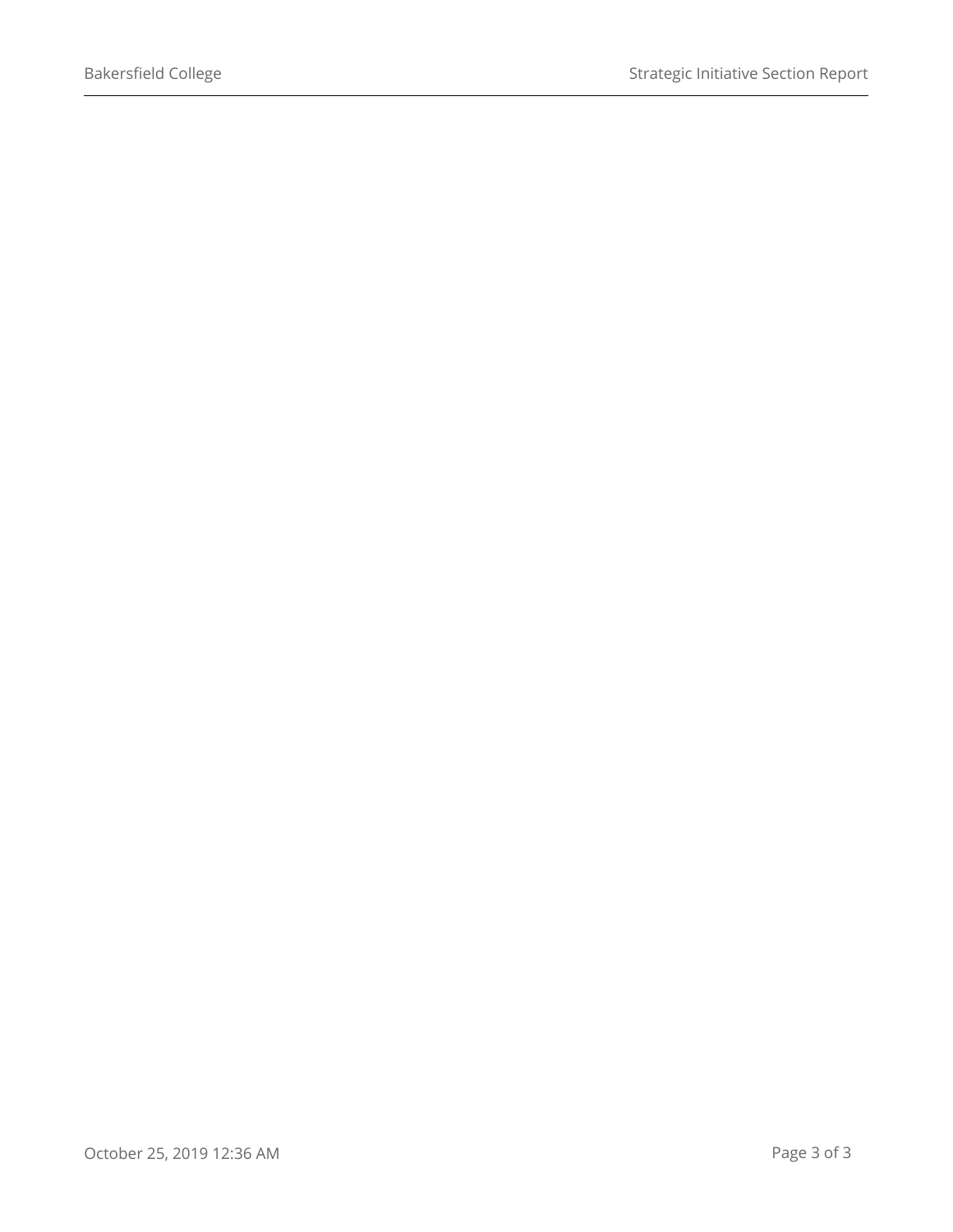# Bakersfield College Strategic Initiative Section Report

#### **Business Administration: Date: 10-25-2019**

 • 2019-2020 Business Administration AD-T Program Review

**SI Section Templates:** Assessment Report (Part 1 the Assessment Table) 2019-20, Assessment Report (Part 2 Responses) 2019-20

# Business Administration

# **Assessment Report (Part 1 the Assessment Table) 2019-20**

#### **2019-2020 Business Administration AD-T Program Review**

| <b>Courses</b>                                                                  | % Students Exceed | % Students Meets | % Students Doesn't<br><b>Meet</b> | % Students N/A | <b>Total</b> |
|---------------------------------------------------------------------------------|-------------------|------------------|-----------------------------------|----------------|--------------|
| MATH B23 Finite<br><b>Mathematics</b>                                           | 25.27%            | 32.97%           | 38.46%                            | 3.30%          | 100%         |
| COMP <sub>B5</sub><br>Introduction to<br>Microsoft Office                       | 63.52%            | 27.46%           | 3.89%                             | 5.12%          | 100%         |
| <b>ECON B1 Principles</b><br>of Economics- Micro                                | 10.11%            | 63.54%           | 17.87%                            | 8.48%          | 100%         |
| MATH B22<br>Elementary<br>Probability and<br><b>Statistics</b>                  | 8.56%             | 45.44%           | 27.11%                            | 18.88%         | 100%         |
| <b>BSAD B18 Business</b><br>Law                                                 | 34.33%            | 31.34%           | 13.36%                            | 20.97%         | 100%         |
| <b>BSAD B1 Financial</b><br>Accounting                                          | 6.98%             | 48.84%           | 32.56%                            | 11.63%         | 100%         |
| <b>BSAD B2 Managerial</b><br>Accounting                                         | 65.14%            | 19.43%           | 13.14%                            | 2.29%          | 100%         |
| MATH B2 Basic<br>Functions and<br>Calculus for<br><b>Business</b>               | 0.00%             | 47.06%           | 52.94%                            | $0.00\%$       | 100%         |
| COMP <sub>B2</sub><br>Introduction to<br>Computer<br><b>Information Systems</b> | $0.00\%$          | 0.00%            | 0.00%                             | 0.00%          | $0.00\%$     |
| <b>BSAD B20</b><br>Introduction to<br><b>Business</b>                           | 19.83%            | 66.18%           | 9.81%                             | 4.18%          | 100%         |
|                                                                                 |                   |                  |                                   |                |              |
|                                                                                 |                   |                  |                                   |                |              |

**Sorted by:** Program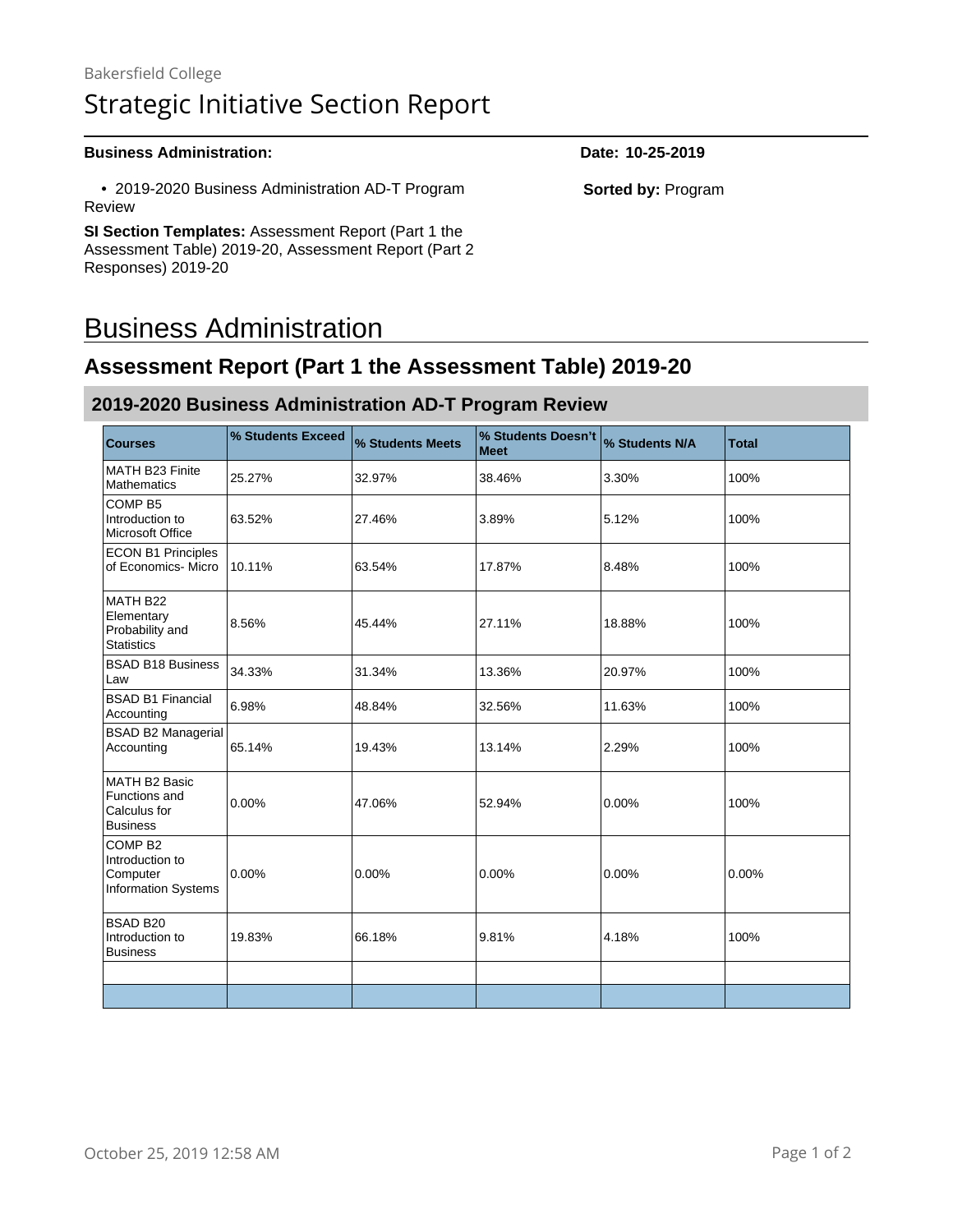# **Assessment Report (Part 2 Responses) 2019-20**

#### **2019-2020 Business Administration AD-T Program Review**

### **Plan-Describe the process used to assess the courses for this program:**

For the three core courses in this degree which are located in the Business Management and information Technology Department, the full-time faculty assess the SLO from the SLO Assessment Plan. The faculty selects the outcomes to assess, performs the assessment, and reports the results in e-Lumen. We are not aware of the process in the Social Sciences Department and the Mathematics Department. Please note that most of the core course in this program are not in the Business Management and Information Technology Department.

# **Reflect-Based on the SLO performance data listed in the table, describe both the strengths and weaknesses of the program**

The program shows strength in the majority of the courses because students meeting the assessment in the criteria of "Exceeds" and "Meets" expectation is 71.69%. The weaknesses in the program is the math-based courses, but that is normal. The math-based courses demonstrate the highest number of students who "Doesn't Meet Expectation", which is approximately 78% of the 23.24% of students who do not meet expectation.

# **Dialogue-Explain when, or how often, discipline faculty meet to discuss the assessment process (e.g., planning, data collection, and results) for this program (e.g., department meeting).**

The faculty of the Business Management and Information Technology Department meet as often as it is required. There is no official meeting time for the discussion of assessment, but faculty meet throughout the year atleast once with the assessment committee member to discuss the input procedures for assessment data.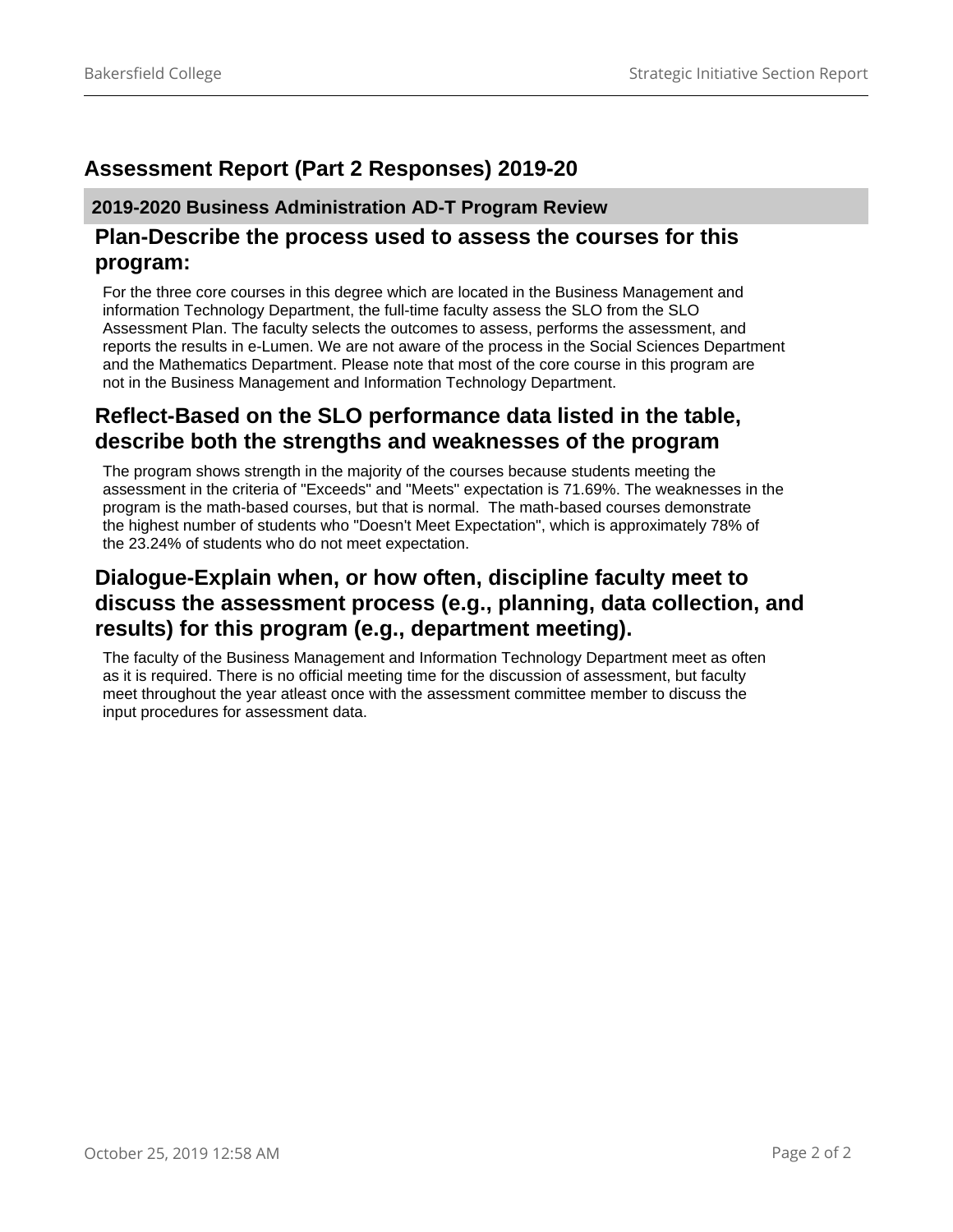| <b>Chemistry:</b>                                                          | Date: 10-25-2019          |
|----------------------------------------------------------------------------|---------------------------|
| • 2019-2020 Instructional Annual Update Program Review<br><b>CHEMISTRY</b> | <b>Sorted by: Program</b> |
| <b>SI Section Templates:</b> Assessment Report (Part 1 the                 |                           |
| Assessment Table) 2019-20, Assessment Report (Part 2)                      |                           |
| Responses) 2019-20                                                         |                           |

# **Chemistry**

# **Assessment Report (Part 1 the Assessment Table) 2019-20**

| <b>Courses</b>        | % Students Exceed | % Students Meets | I% Students Doesn't I<br>  Meet | % Students N/A | <b>Total</b> |
|-----------------------|-------------------|------------------|---------------------------------|----------------|--------------|
| CHEM B <sub>1</sub> A | 42.64%            | 21.70%           | 26.68%                          | 8.98%          | 100.00%      |
| CHEM B <sub>1</sub> B | 26.80%            | 38.56%           | 30.07%                          | 4.58%          | 100.00%      |
| CHEM B30A             | 32.35%            | 25.00%           | 36.76%                          | 5.88%          | 100.00%      |
| CHEM B30B             | 76.47%            | 5.88%            | 17.65%                          | 0.00%          | 100.00%      |
| MATH B6A              | 31.86%            | 25.32%           | 20.89%                          | 22.16%         | 100.00%      |
| MATH B6B              | 36.61%            | 25.89%           | 29.46%                          | 8.04%          | 100.00%      |
| PHYS B4A              | 37.38%            | 35.76%           | 16.43%                          | 10.52%         | 100.00%      |
| PHYS B4B              | 41.29%            | 40.06%           | 18.03%                          | 0.62%          | 100.00%      |
|                       |                   |                  |                                 |                |              |
|                       |                   |                  |                                 |                |              |

#### **2019-2020 Instructional Annual Update Program Review CHEMISTRY**

# **Assessment Report (Part 2 Responses) 2019-20**

#### **2019-2020 Instructional Annual Update Program Review CHEMISTRY**

### **Plan-Describe the process used to assess the courses for this program:**

We have assessed at least a few outcomes each year for each chemistry course through our 6 year assessment plan. It is recognized that this represents only a partial reflection of our students' success in the program's courses.

It has been discussed and decided that for now (until our munchies are satisfied) we will continue with this approach.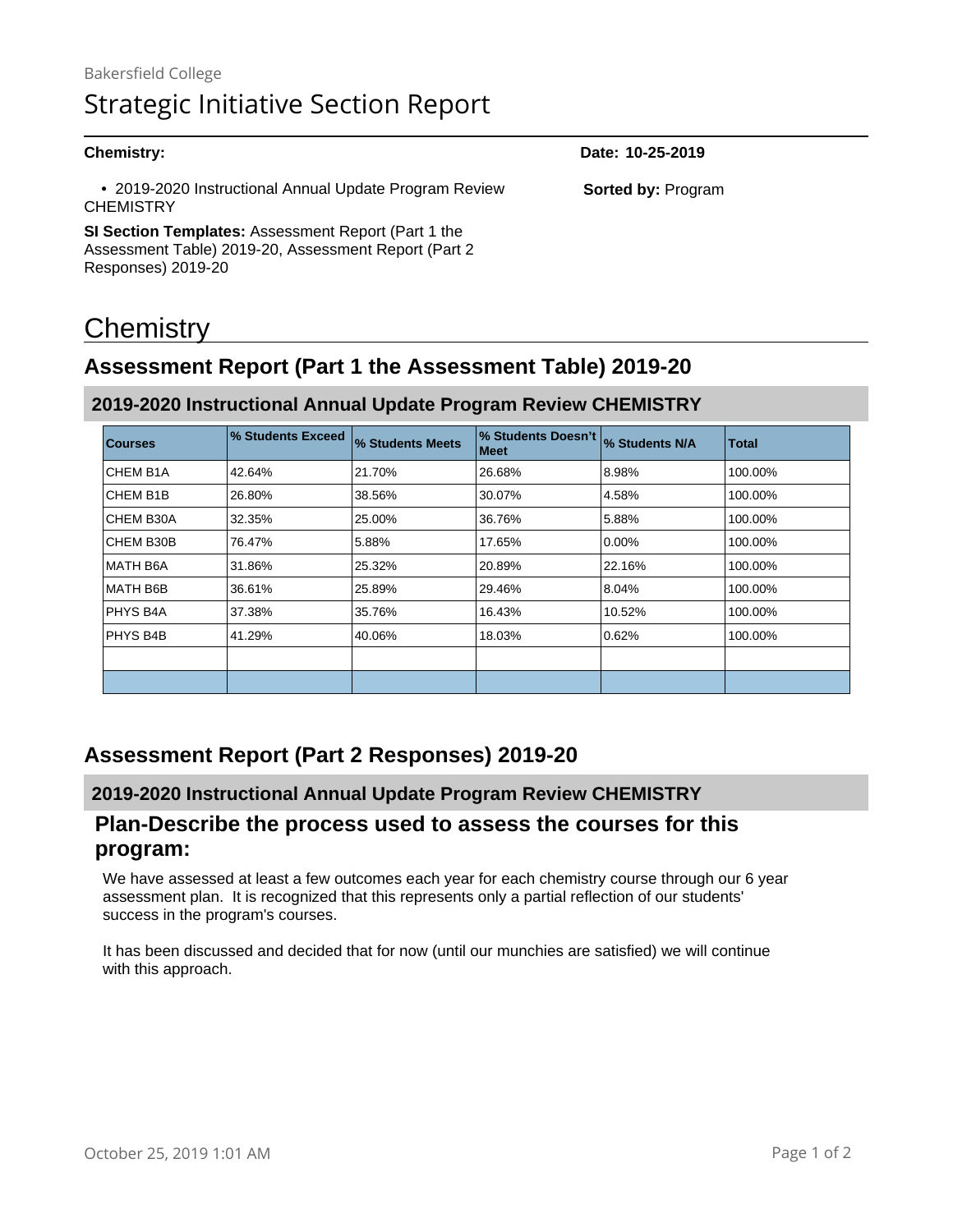# **Reflect-Based on the SLO performance data listed in the table, describe both the strengths and weaknesses of the program**

The data reflects an ongoing trend present for years--that being that across the board for our students people are being reasonably successful (roughly 70% or better overall). Weaknesses in the analysis come from various courses having only a few of the whole set of SLOs being assessed any given year, but as the results are pretty consistent from year to year the interpretation stands for all SLOs assessed recently.

Any comments about the few scores above ~80% from the outside reflect a lack of understanding about the abilities of our students to think and process the way scientists do--something that takes years to develop, and which some students simply don't want to address for various reasons. We strive to be inclusive of the wide diversity encountered and will continue to examine more ways to work with this diversity. We do not see this a a weakness but rather a challenge!

# **Dialogue-Explain when, or how often, discipline faculty meet to discuss the assessment process (e.g., planning, data collection, and results) for this program (e.g., department meeting).**

This is done by informal (face-to-face small gathering) and formal (departmental meetings) at least once a school year. See the process question above for other details of possible interest.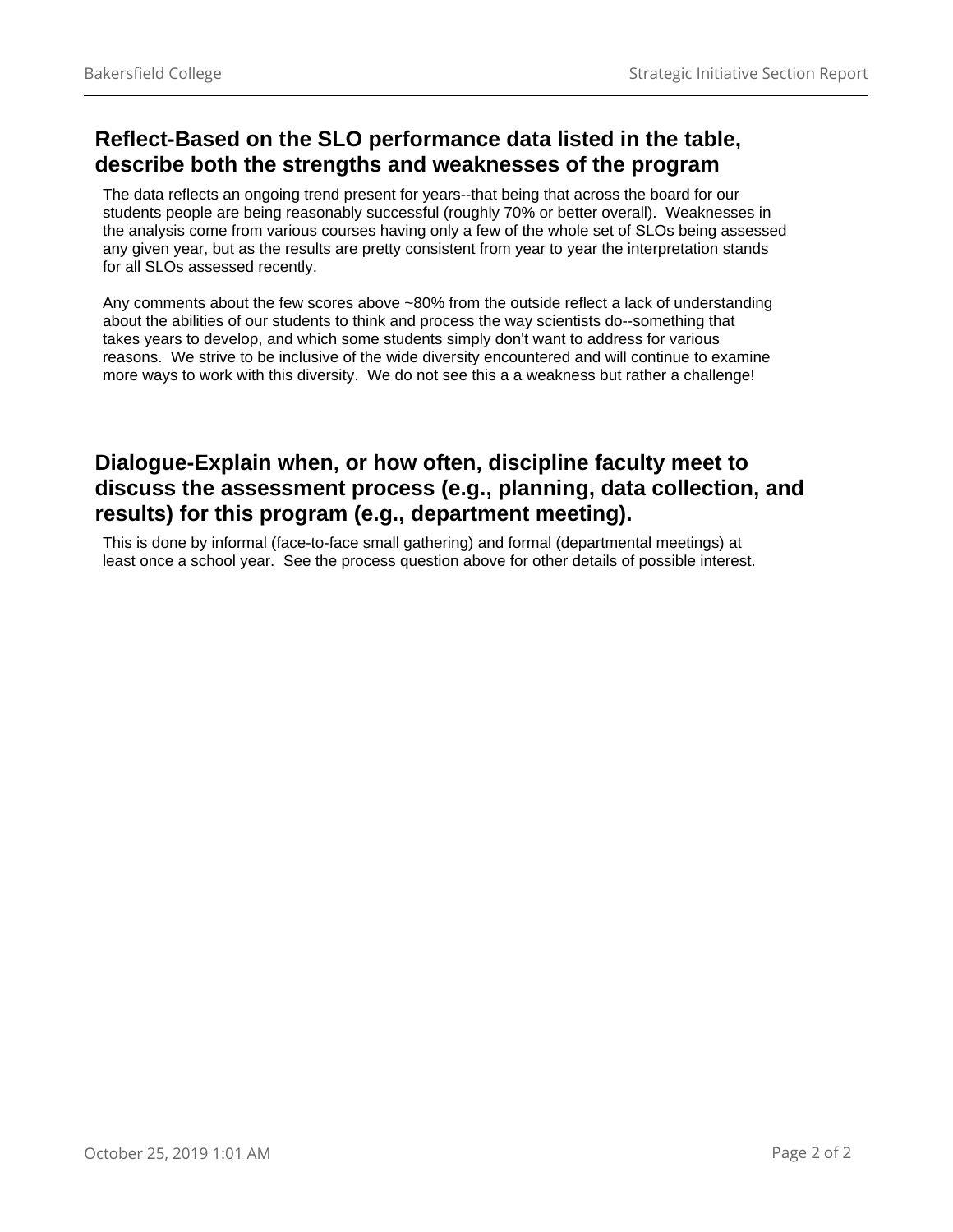# Bakersfield College Strategic Initiative Section Report

#### **Child Development: Date: 10-25-2019**

 • 2019-2020 Instructional Annual Update Program Review Child Development

**SI Section Templates:** Assessment Report (Part 1 the Assessment Table) 2019-20, Assessment Report (Part 2 Responses) 2019-20

# Child Development

# **Assessment Report (Part 1 the Assessment Table) 2019-20**

| <b>Courses</b>       | % Students Exceed | % Students Meets | % Students Doesn't<br><b>Meet</b> | % Students N/A | <b>Total</b> |
|----------------------|-------------------|------------------|-----------------------------------|----------------|--------------|
| CHDV B20             | 70.30%            | 4.57%            | 16.19%                            | 14.94%         | 100%         |
| CHDV B41             | 79.13%            | 5.22%            | 3.04%                             | 12.61%         |              |
| CHDV B45A            | 80.00%            | 6.67%            | 6.67%                             | 6.67%          |              |
| CHDV B49             | 47.06%            | 47.06%           | 5.88%                             | 0.00%          |              |
| CHDV B42             | 83.90%            | 2.54%            | 1.41%                             | 12.15%         |              |
| CHDV B <sub>21</sub> | 57.72%            | 17.45%           | 14.77%                            | 10.07%         |              |
| CHDV B41             | 79.13%            | 5.22%            | 3.04%                             | 12.61%         |              |
|                      |                   |                  |                                   |                |              |
|                      |                   |                  |                                   |                |              |

### **2019-2020 Instructional Annual Update Program Review Child Development**

# **Assessment Report (Part 2 Responses) 2019-20**

#### **2019-2020 Instructional Annual Update Program Review Child Development**

### **Plan-Describe the process used to assess the courses for this program:**

The Child Development program has selected key signature assignments for each of the child development courses that are used by each instructor teaching the course. The signature assignments are designed to measure all SLOs for each course so that the data captured is the same for all course sections. A general rubric for each signature course assignment has been developed for use by the instructors so that data collected is equitable across courses.

## **Reflect-Based on the SLO performance data listed in the table, describe both the strengths and weaknesses of the program**

For each of the courses assessed during fall 2018, spring 2019, and summer 2019, the percentage of students that met or exceeded expectations rose above the projected 70 percentile. Faculty periodically discuss the assignments for the courses to ensure the assignments are being carried out in an equitable manner following the developed grading rubric. During discussions in 2018, it was found that the CHDV B21 signature assignment had been modified by some faculty which would result in skewed data. With that in mind, faculty

**Sorted by:** Program